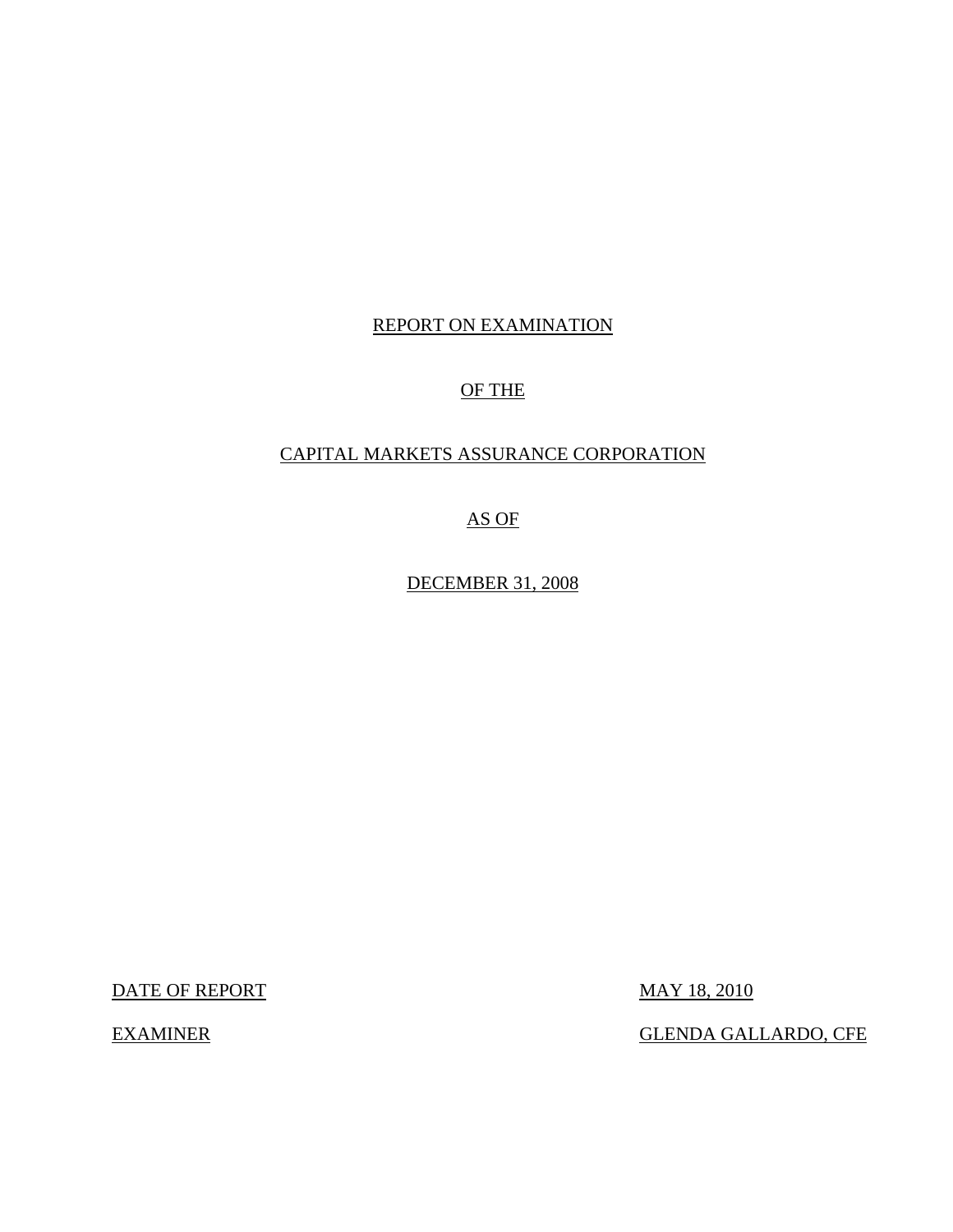## TABLE OF CONTENTS

| <b>ITEM NO.</b> |                                         | PAGE NO.       |
|-----------------|-----------------------------------------|----------------|
| 1.              | Scope of examination                    | $\overline{2}$ |
| 2.              | <b>Description of Company</b>           | 3              |
|                 | A. Management                           | 4              |
|                 | B. Territory and plan of operation      | 5              |
|                 | C. Reinsurance                          | 6              |
|                 | D. Holding company system               | 7              |
|                 | E. Significant operating ratios         | 8              |
| 3.              | <b>Financial statements</b>             |                |
|                 | A. Balance sheet                        | 9              |
|                 | B. Underwriting and investment exhibit  | 10             |
| 4.              | Losses and loss adjustment expenses     | 12             |
| 5.              | Summary of comments and recommendations | 12             |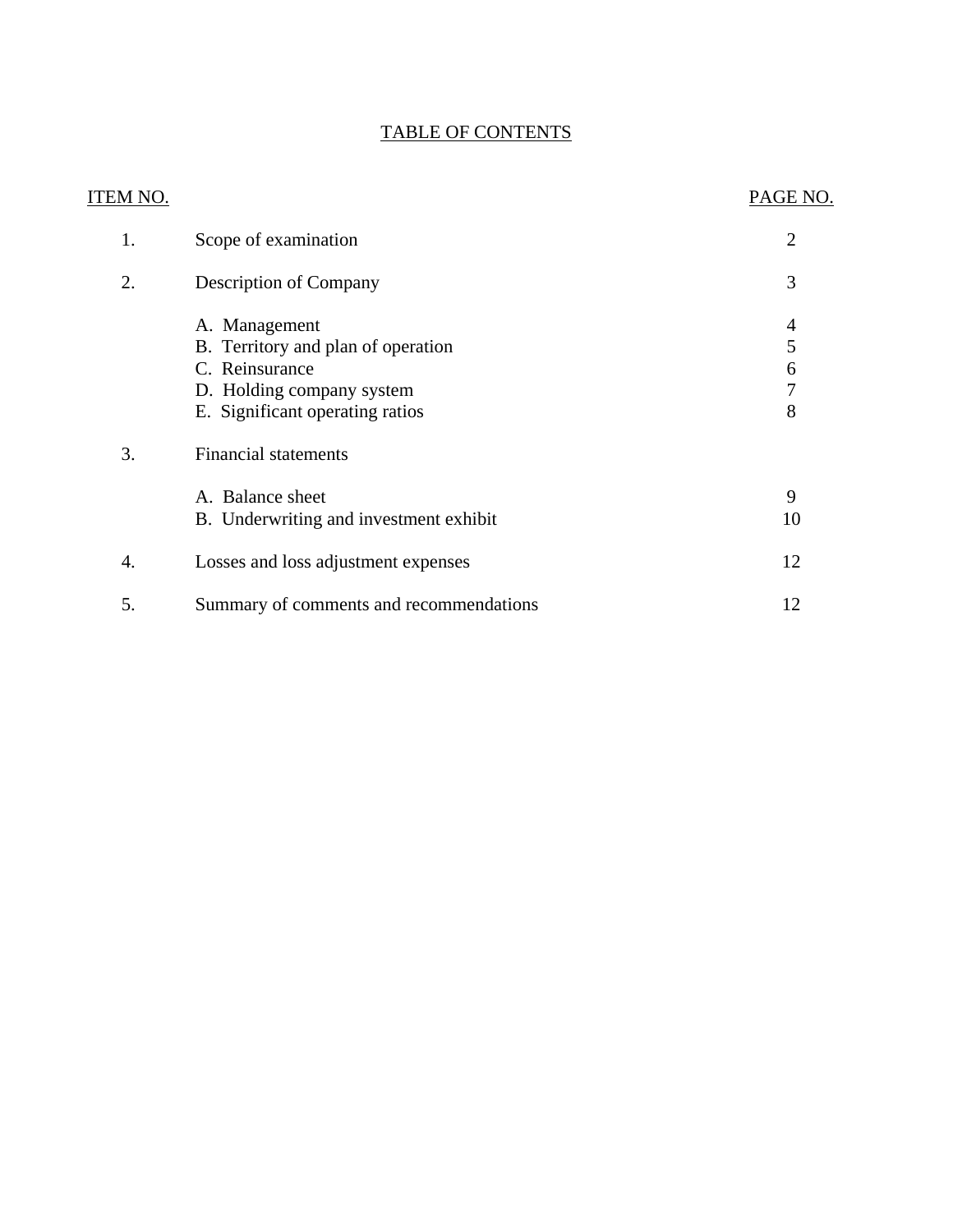

STATE OF NEW YORK INSURANCE DEPARTMENT 25 BEAVER STREET NEW YORK, NEW YORK 10004

May 18, 2010

Honorable James J. Wrynn Superintendent of Insurance Albany, New York 12257

Sir:

Pursuant to the requirements of the New York Insurance Law, and in compliance with the instructions contained in Appointment Number 30266 dated October 27, 2008 attached hereto, I have made an examination into the condition and affairs of Capital Markets Assurance Corporation as of December 31, 2008, and submit the following report thereon.

Wherever the designations "the Company" or "CapMac" appear herein without qualification, it should be understood to indicate the Capital Markets Assurance Corporation. Whenever the term "MBIA" or "parent company" appear herein, it should be understood to indicate MBIA Insurance Corporation.

Wherever the term "Department" appears herein without qualification, it should be understood to mean the New York Insurance Department.

The examination was conducted at the Company's home office located at 113 King Street, Armonk, New York 10504.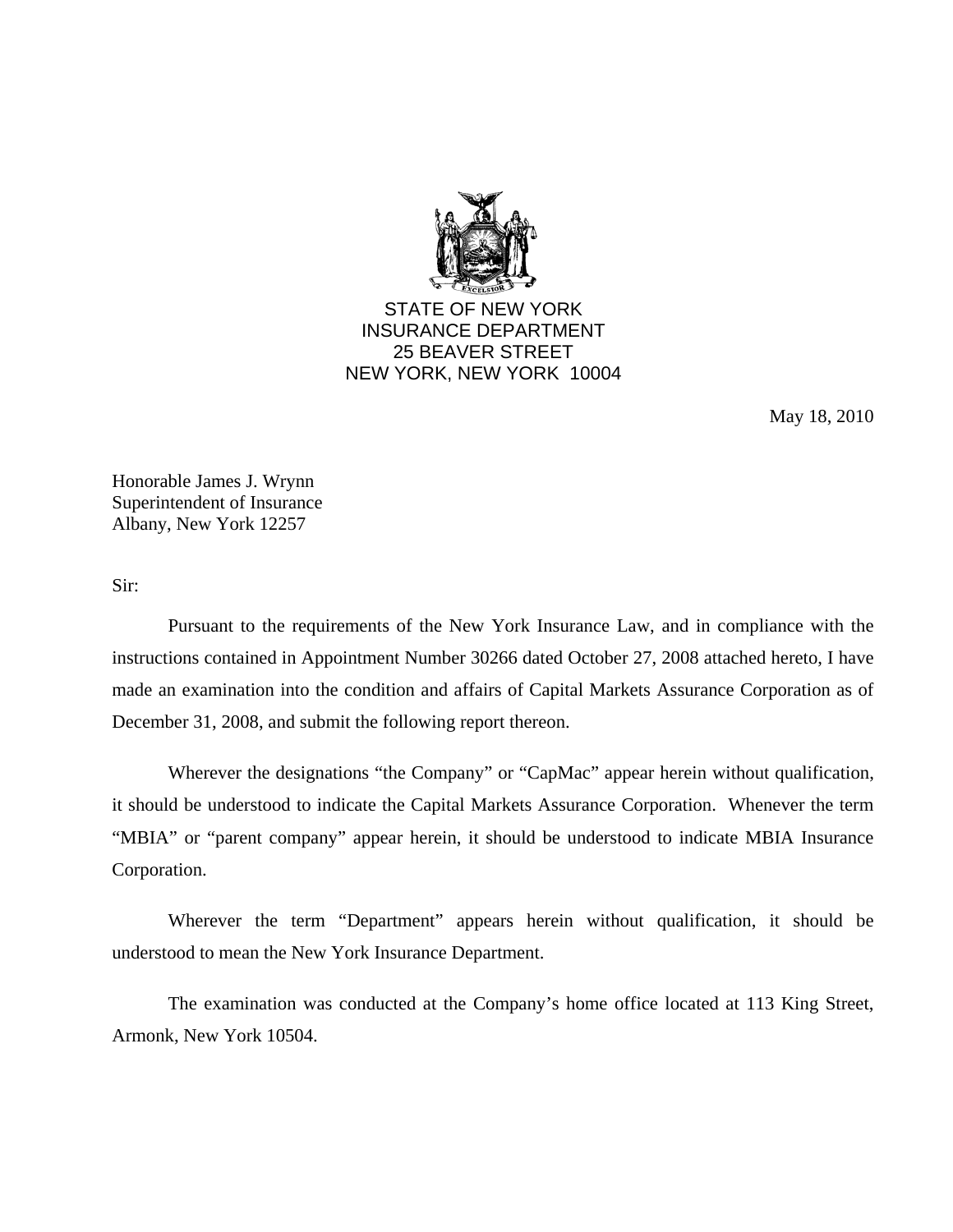#### 1. SCOPE OF EXAMINATION

<span id="page-3-0"></span>The Department has performed a full scope risk surveillance examination of the Capital Markets Assurance Corporation. The previous examination was conducted as of December 31, 2003. This examination covered the five year period from January 1, 2004 through December 31, 2008. Transactions occurring subsequent to this period were reviewed where deemed appropriate by the examiner.

This examination was conducted in accordance with the National Association of Insurance Commissioners ("NAIC") Financial Condition Examiners Handbook ("Handbook"), which requires that we plan and perform the examination to evaluate the financial condition and identify prospective risks of the Company by obtaining information about the Company including corporate governance, identifying and assessing inherent risks within the Company and evaluating system controls and procedures used to mitigate those risks. This examination also includes assessing the principles used and significant estimates made by management, as well as evaluating the overall financial statement presentation, management's compliance with Statutory Accounting Principles and annual statement instructions when applicable to domestic state regulations.

All financially significant accounts and activities of the Company were considered in accordance with the risk-focused examination process. Since the Company's parent, MBIA Insurance Corporation provides all administrative, accounting, and claim services on behalf of CapMac, this examination was based on the review and evaluation of MBIA's control environment, using MBIA's Sarbanes Oxley documentation and testing. The examiners also relied upon audit work performed by the Company's independent public accountants when appropriate.

This examination report includes a summary of significant findings for the following items as called for in the NAIC Financial Condition Examiners Handbook:

> Company history Corporate records Management and control Fidelity bonds and other insurance Territory and plan of operation Loss experience Reinsurance Accounts and records Statutory deposits Financial statements Summary of recommendations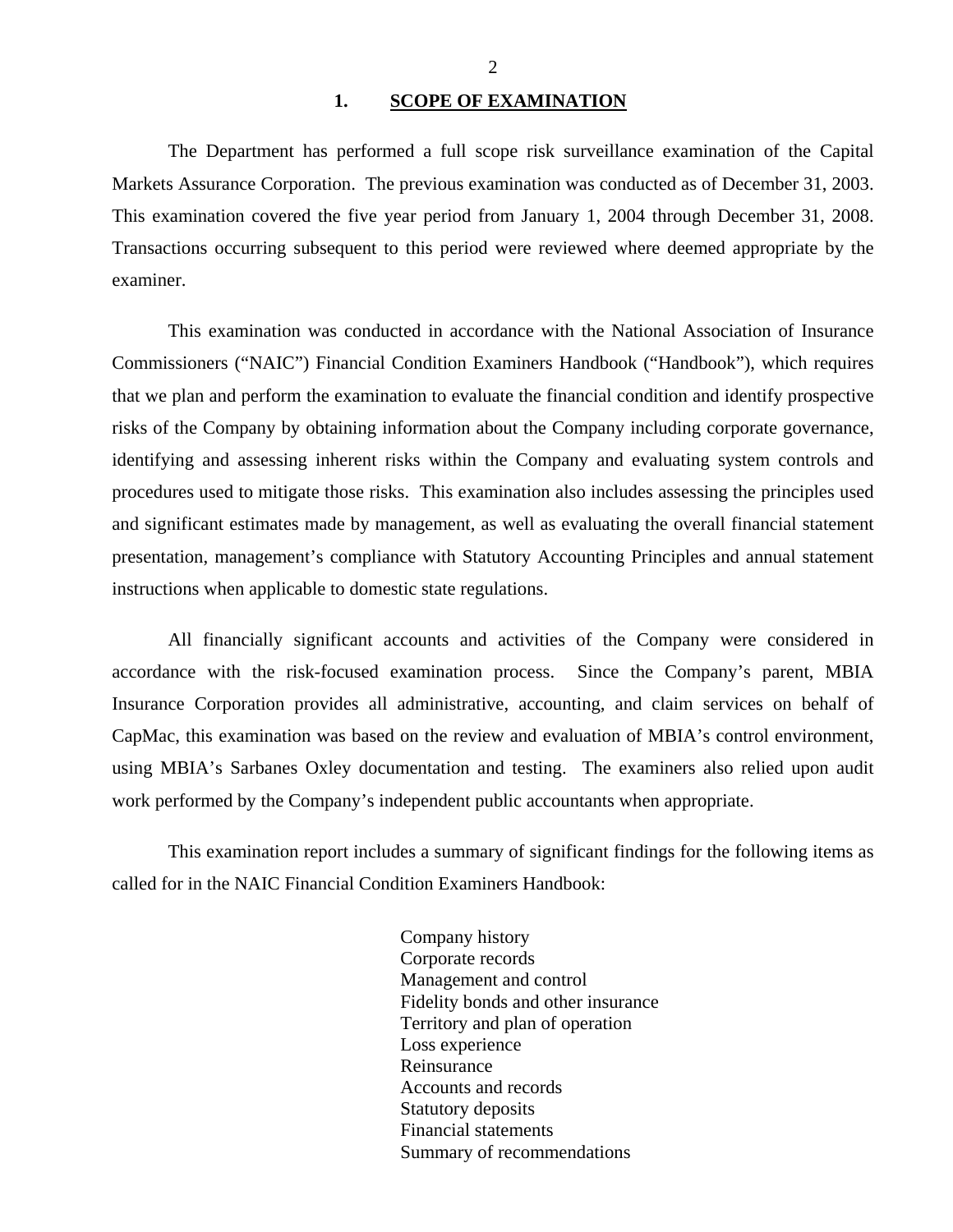<span id="page-4-0"></span>This report on examination is confined to financial statements and comments on those matters, which involve departures from laws, regulations or rules, or which are deemed to require explanation or description.

#### **2. DESCRIPTION OF COMPANY**

The Company was incorporated in 1938 under the laws of New York as the Jersey Insurance Company of New York. It was established to provide the means of transferring the corporate domicile of the New Jersey Insurance Company from Jersey City, New Jersey, to New York. At the time of transfer, New Jersey Insurance Company became known as the Jersey Insurance Company of New York. In 1972, the Company changed its name to Mohawk Insurance Company.

In 1973, H.F. Ahmanson & Co. acquired control of the Company and in 1976 changed the Company's name to National American Insurance Company of New York.

In December 1987, the Company was sold to CapMac Holdings Inc., a Delaware insurance holding company and a wholly-owned subsidiary of Citibank, N.A ("Citibank"). The Company's name was changed to its present name, Capital Markets Assurance Corporation, on December 29, 1987.

Effective June 25, 1992, Citibank sold CapMac Holdings Inc. to CapMac Acquisition Corp, a newly-formed corporation owned by a group of investors.

Effective February 17, 1998, the Company became an indirect wholly-owned subsidiary of MBIA Inc. through the merger of MBIA Inc. with CapMac Holdings, Inc. Simultaneously, MBIA Inc. contributed all outstanding shares of CapMac to its subsidiary MBIA. Currently, all outstanding shares of the Company are wholly-owned by MBIA. The Company has not written new business since the late 1990s.

At December 31, 2008, capital paid in was \$17,460,000 consisting of 5,820,000 shares of common stock at \$3 par value per share. Gross paid in and contributed surplus was \$57,540,000. Gross paid in and contributed surplus remained unchanged during the examination period.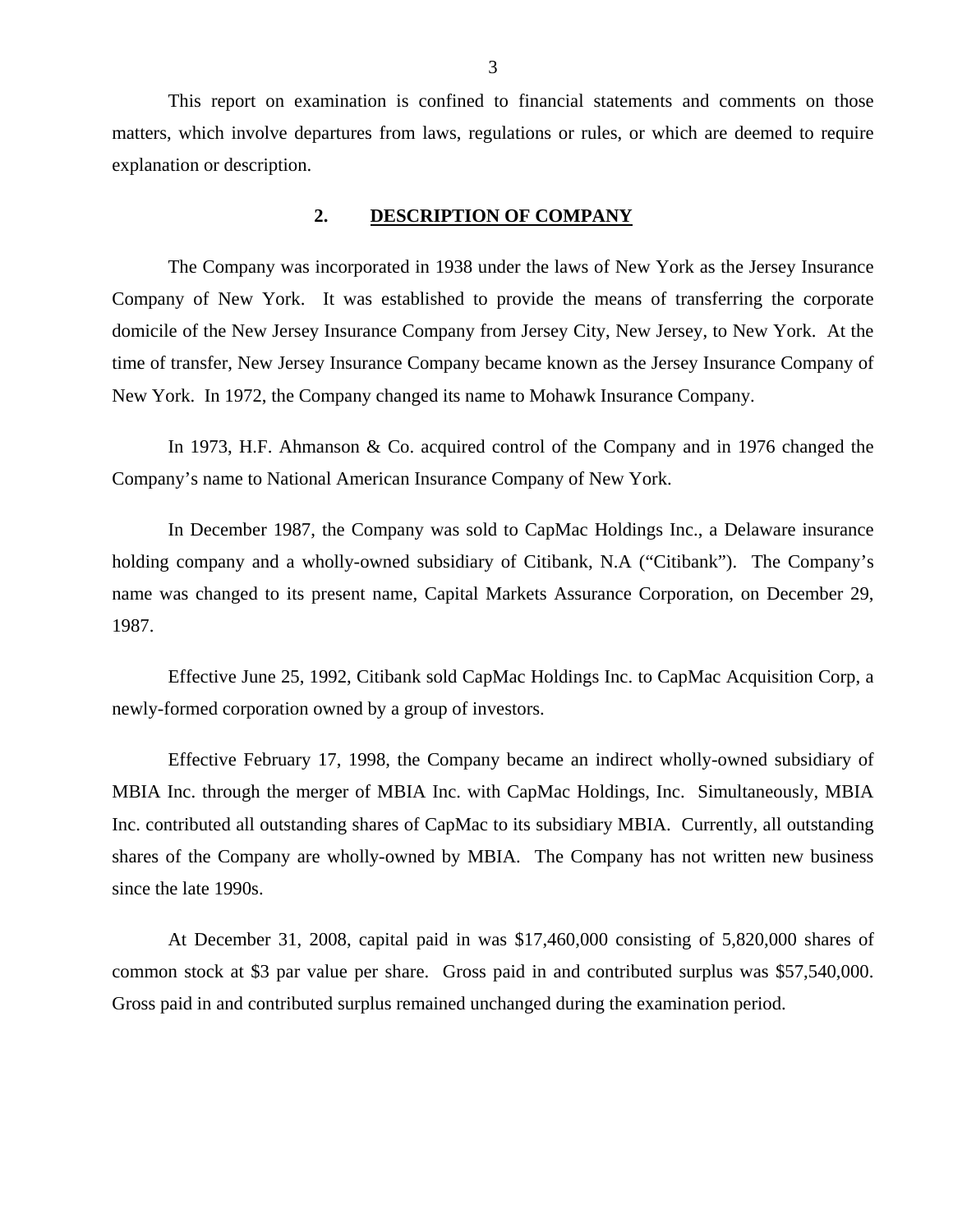<span id="page-5-0"></span>A. Management

Pursuant to the Company's charter and by-laws, management of the Company is vested in a board of directors consisting of not less than thirteen nor more than twenty-one members. The board met quarterly during each year of the examination period except during 2008, in which the board held two regular meetings. At December 31, 2008, the board of directors was comprised of the following thirteen members:

| Name and Residence                  | <b>Principal Business Affiliation</b>                                                                 |
|-------------------------------------|-------------------------------------------------------------------------------------------------------|
| Joseph W. Brown                     | Chairman, President and Chief Executive Officer,                                                      |
| <b>Bedford Corners, NY</b>          | <b>MBIA</b> Insurance Corporation                                                                     |
| Robert B. Blackwell                 | Managing Director,                                                                                    |
| New York, NY                        | <b>MBIA</b> Insurance Corporation                                                                     |
| Charles E. Chaplin<br>Greenwich, CT | Vice Chairman, Managing Director and Chief<br>Financial Officer,<br><b>MBIA</b> Insurance Corporation |
| Clifford D. Corso                   | Managing Director and Chief Investment Officer,                                                       |
| Bedford, NY                         | <b>MBIA</b> Insurance Corporation                                                                     |
| William C. Fallon                   | Managing Director and Head of Structured Finance,                                                     |
| Rye, NY                             | <b>MBIA</b> Insurance Corporation                                                                     |
| Douglas C. Hamilton                 | Managing Director and Controller,                                                                     |
| Armonk, NY                          | <b>MBIA</b> Insurance Corporation                                                                     |
| Anthony M. McKiernan                | Managing Director,                                                                                    |
| Ridgefield, CT                      | <b>MBIA</b> Insurance Corporation                                                                     |
| Gerard E. Murray                    | Managing Director,                                                                                    |
| New Canaan, CT                      | <b>MBIA</b> Insurance Corporation                                                                     |
| Alfred C. Pastore                   | Managing Director and Treasurer,                                                                      |
| Ramsey, NJ                          | <b>MBIA</b> Insurance Corporation                                                                     |
| Gary A. Saunders<br>Rye Brook, NY   | Director, Deputy General Counsel and Assistant<br>Secretary,<br><b>MBIA</b> Insurance Corporation     |
| Mitchell I. Sonkin<br>Greenwich, CT | Managing Director, Head of Insured Portfolio<br>Management,<br><b>MBIA</b> Insurance Corporation      |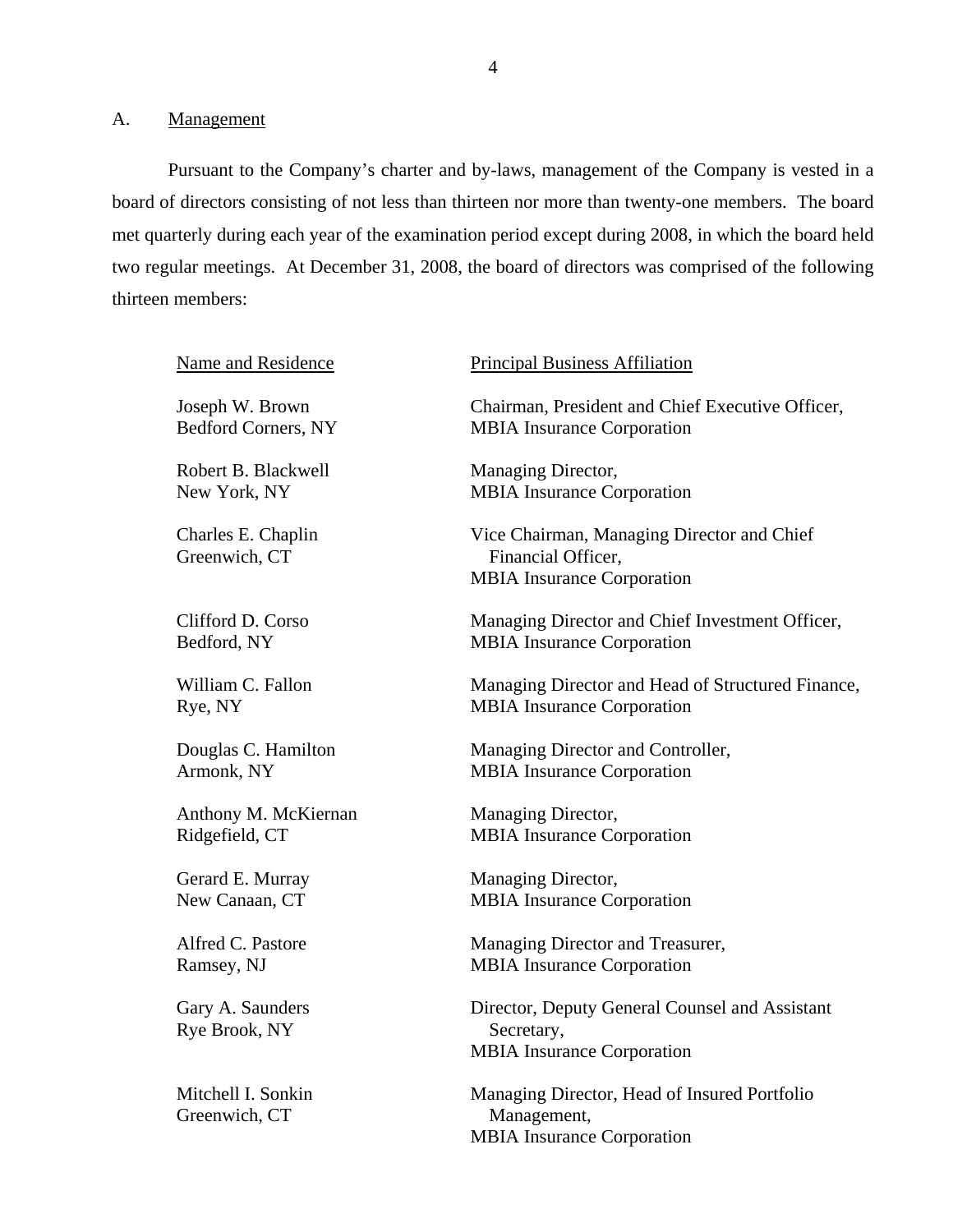<span id="page-6-0"></span>

| Name and Residence | <b>Principal Business Affiliation</b>             |
|--------------------|---------------------------------------------------|
| Ram D. Wertheim    | Managing Director, General Counsel and Secretary, |
| Westport, CT       | <b>MBIA</b> Insurance Corporation                 |
| *Ruth M. Whaley    | Managing Director and Chief Risk Officer,         |
| Scarsdale, NY      | <b>MBIA</b> Insurance Corporation                 |

\* This director left the Company and resigned as a board member in early 2009.

A review of the minutes of the board of directors' meetings held during the examination period indicated that the meetings were generally well attended and each board member has an acceptable record of attendance.

As of December 31, 2008, the principal officers of the Company were as follows:

| Chairman, Chief Executive Officer and President<br>Joseph W. Brown<br>Charles E. Chaplin<br>Vice Chairman, Managing Director and<br><b>Chief Financial Officer</b><br>Managing Director and Treasurer<br>Alfred C. Pastore<br>Managing Director, General Counsel and Secretary<br>Ram D. Wertheim<br>Managing Director and Controller<br>Douglas C. Hamilton<br>Clifford D. Corso<br>Managing Director and Chief Investment Officer | Name | Title |
|-------------------------------------------------------------------------------------------------------------------------------------------------------------------------------------------------------------------------------------------------------------------------------------------------------------------------------------------------------------------------------------------------------------------------------------|------|-------|
|                                                                                                                                                                                                                                                                                                                                                                                                                                     |      |       |
|                                                                                                                                                                                                                                                                                                                                                                                                                                     |      |       |
|                                                                                                                                                                                                                                                                                                                                                                                                                                     |      |       |
|                                                                                                                                                                                                                                                                                                                                                                                                                                     |      |       |
|                                                                                                                                                                                                                                                                                                                                                                                                                                     |      |       |
|                                                                                                                                                                                                                                                                                                                                                                                                                                     |      |       |
|                                                                                                                                                                                                                                                                                                                                                                                                                                     |      |       |

#### B. Territory and Business Operation

As of December 31, 2008, the Company was licensed to write business in all fifty states, the District of Columbia, Guam and Puerto Rico. The Company has discontinued writing new business. All premium income is related to legacy business.

As of the examination date, the Company was authorized to transact the kinds of insurance as defined in the following numbered paragraphs of Section 1113(a) of the New York Insurance Law:

| <u>Paragraph</u> | Line of Business    |
|------------------|---------------------|
| 16 (C, D, E, F)  | Fidelity and surety |
| 25               | Financial guaranty  |

Based on the lines of business for which the Company is licensed and the Company's current capital structure, and pursuant to the requirements of Articles 13, 41 and 69 of the New York

5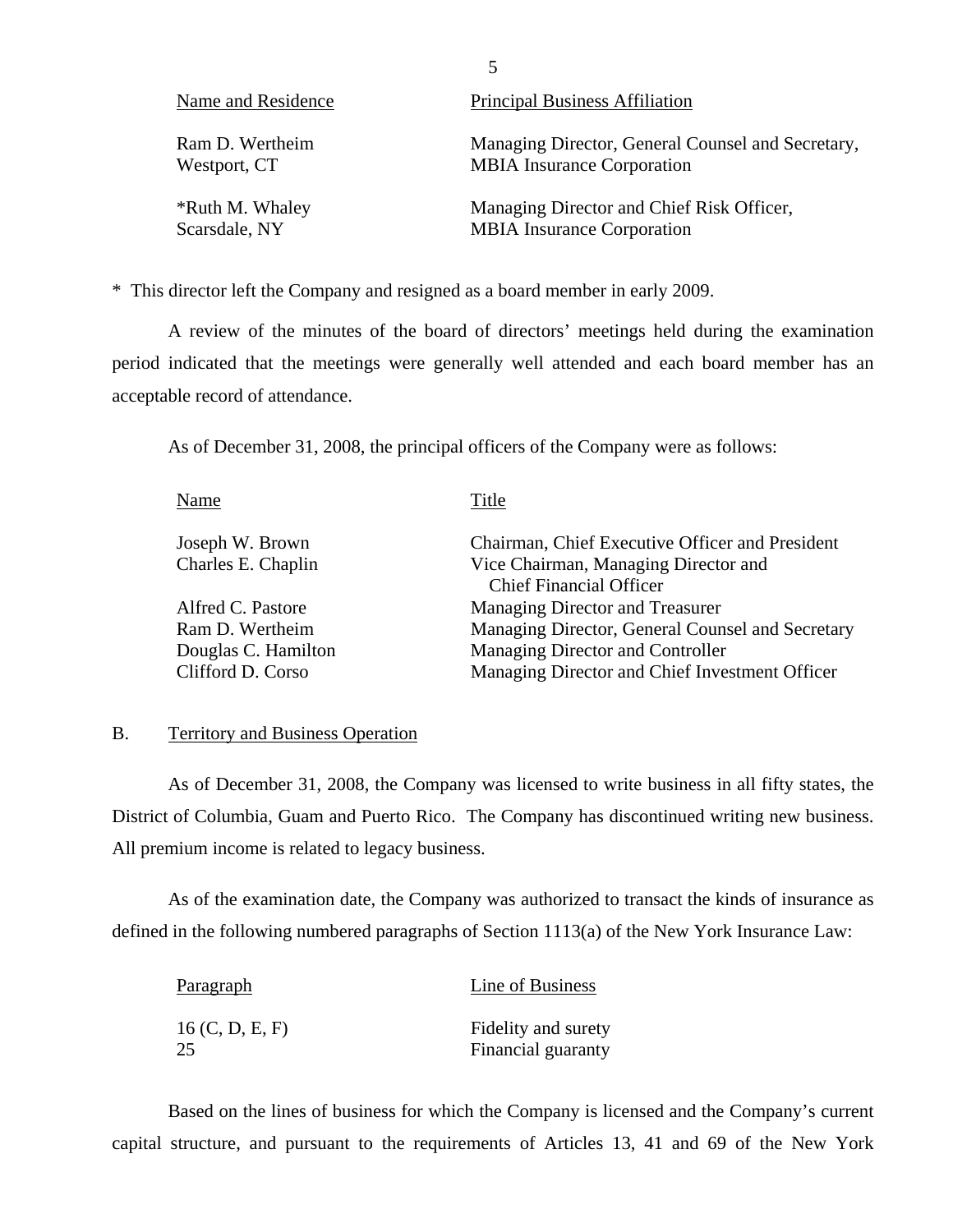Insurance Law, the Company is required to maintain a minimum surplus to policyholders in the amount of \$66,400,000.

The following schedule shows the direct premiums that the Company received on an installment basis for business written prior to 1998:

#### DIRECT PREMIUMS

| Calendar Year | New York State | <b>Total United States Premiums</b> | Percentage of the Total United States<br>Premium Written in New York State |
|---------------|----------------|-------------------------------------|----------------------------------------------------------------------------|
| 2004          | \$5,824,117    | \$6,904,108                         | 84.36%                                                                     |
| 2005          | \$578,515      | \$1,000,221                         | 57.84%                                                                     |
| 2006          | \$282,419      | 692,486                             | 40.78%                                                                     |
| 2007          | 195,823<br>S.  | 531,228                             | 36.86%                                                                     |
| 2008          | 68,253         | 345,938                             | 19.73%                                                                     |

### C. Reinsurance

#### Assumed

The Company is not assuming new business. Assumed premiums reflected in the Company's Schedule F Part -1 are related to assumed business written prior to the examination period.

#### Ceded

Effective April 1, 1998, the Company and MBIA entered into a reinsurance agreement under which the Company ceded to MBIA 100% of its net portfolio exposure and its related contingency reserves and unearned premium liability.

The Company has obtained appropriate collateral for its cessions to unauthorized reinsurers. Existing letter of credits and trust agreements were reviewed for compliance with Department Regulations No. 133 and 114. No exceptions were noted.

#### D. Holding Company System

The Company is a wholly-owned subsidiary of MBIA Insurance Corporation a New York domiciled company, MBIA Insurance Corporation is a wholly-owned subsidiary of MBIA, Inc., a publicly-traded company domiciled in Connecticut, with its principal business location in New York.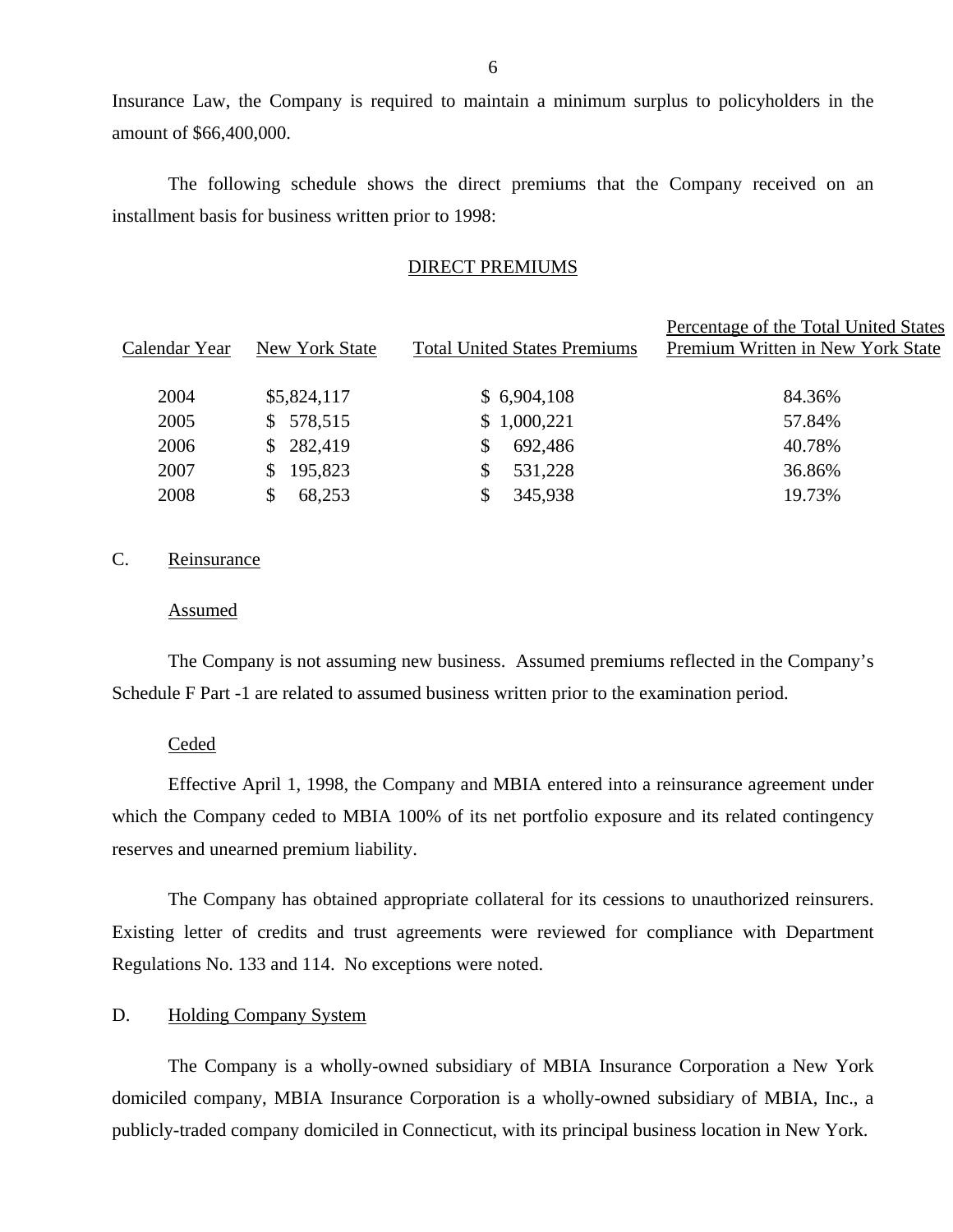<span id="page-8-0"></span>A review of the holding company registration statements filed with this Department indicated that such filings were complete and were filed in a timely manner pursuant to Article 15 of the New York Insurance Law and Department Regulation 52.

The following is a chart of the holding company system at December 31, 2008:

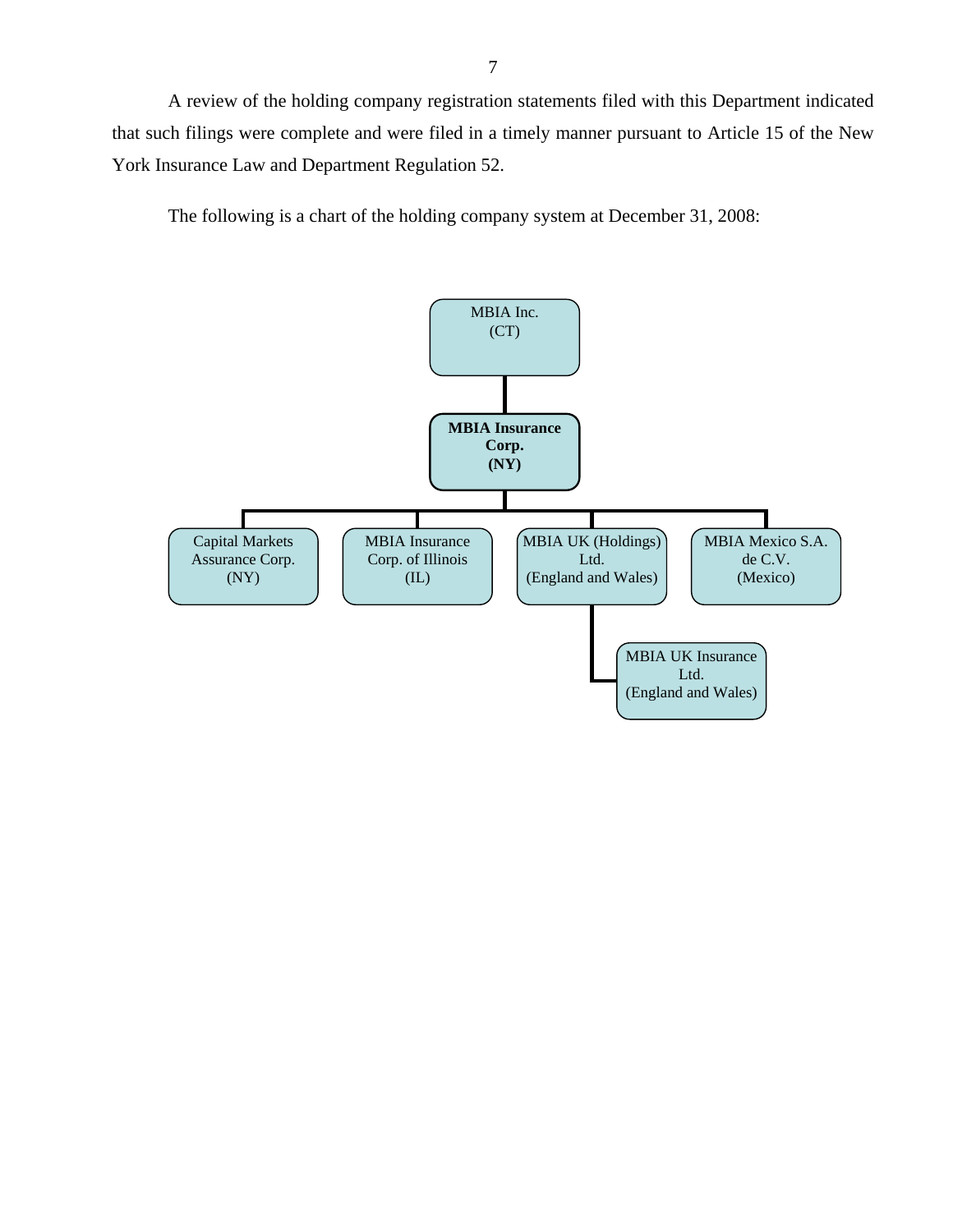<span id="page-9-0"></span>At December 31, 2008, the Company was party to the following agreements with members of its holding company system:

#### Tax Allocation Agreement

The Company participates in a tax allocation agreement with its ultimate parent and members of its holding company group. A formal agreement was executed and submitted to the Department, pursuant to Circular Letter No. 33 (1979). The agreement was effective January 1, 1987, and was amended numerous times to add various participants and to change various terms and conditions.

#### Management Agreement between CapMaC and MBIA Insurance Corporation

The Company entered into a management agreement with MBIA, effective January 31, 2000. Pursuant to the terms of the agreement, MBIA provides all administrative, production, accounting and claim services on behalf of the Company. The agreement was filed with the Department pursuant to Section 1505 of the New York Insurance Law.

#### Investment Management Agreement between CapMac and MBIA Capital Management Corp.

The Company receives investment management services from MBIA Capital Management Corp. ("CMC"). This agreement was filed with the Department pursuant to Section 1505 of the New York Insurance Law.

#### E. Significant Operating Ratios

These ratios were not calculated because they are not relevant. The Company did not write business during the examination period. Any premiums received by the Company from business written prior to 1998 are 100% ceded to its parent company.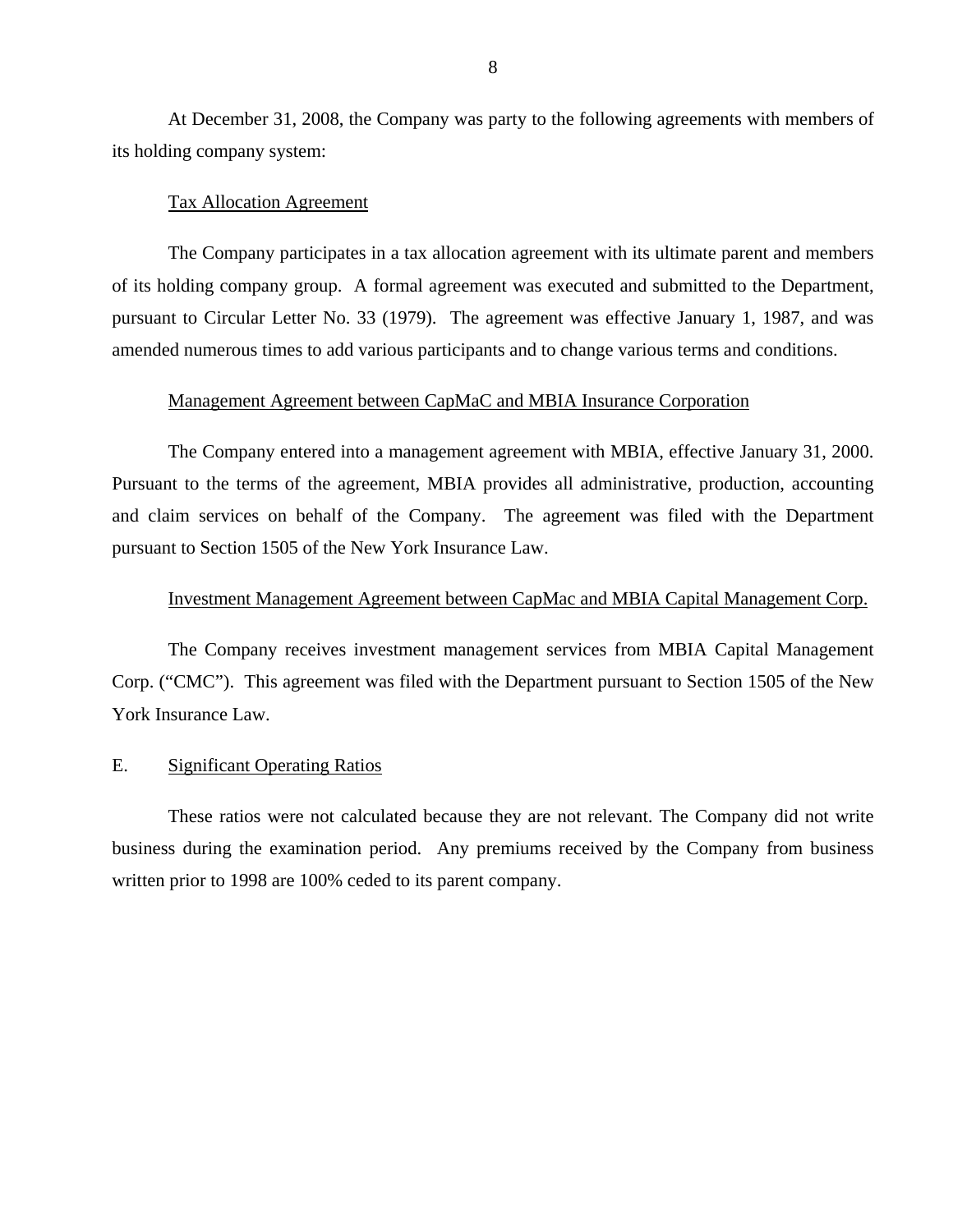# **3. FINANCIAL STATEMENTS**

## A. Balance Sheet

The following shows the assets, liabilities and surplus as regards to policyholders as of December 31, 2008, as determined by this examination and as reported by the Company:

| Assets                                                                   |              | Assets Not           | Net Admitted  |
|--------------------------------------------------------------------------|--------------|----------------------|---------------|
|                                                                          | Assets       | Admitted             | Assets        |
| <b>Bonds</b>                                                             | \$93,489,159 | \$<br>$\overline{0}$ | \$93,489,159  |
| Cash, cash equivalents and short-term investments                        | 28, 101, 078 | $\Omega$             | 28, 101, 078  |
| Investment income due and accrued                                        | 1,248,556    | 0                    | 1,248,556     |
| Uncollected premiums and agents' balances in the<br>course of collection | 173,701      | 0                    | 173,701       |
| Net deferred tax asset                                                   | 266,346      | 0                    | 266,346       |
| Receivables from parent, subsidiaries and affiliates                     | 2,957,885    | 0                    | 2,957,885     |
| Leasehold improvements                                                   | 146,240      | 146,240              | $\theta$      |
| Taxes, licenses and fees refund                                          | 9,266        | $\theta$             | 9,266         |
| Other receivables                                                        | 296          | 296                  | $\theta$      |
| Total assets                                                             | 126.392.527  | \$146,536            | \$126.245.991 |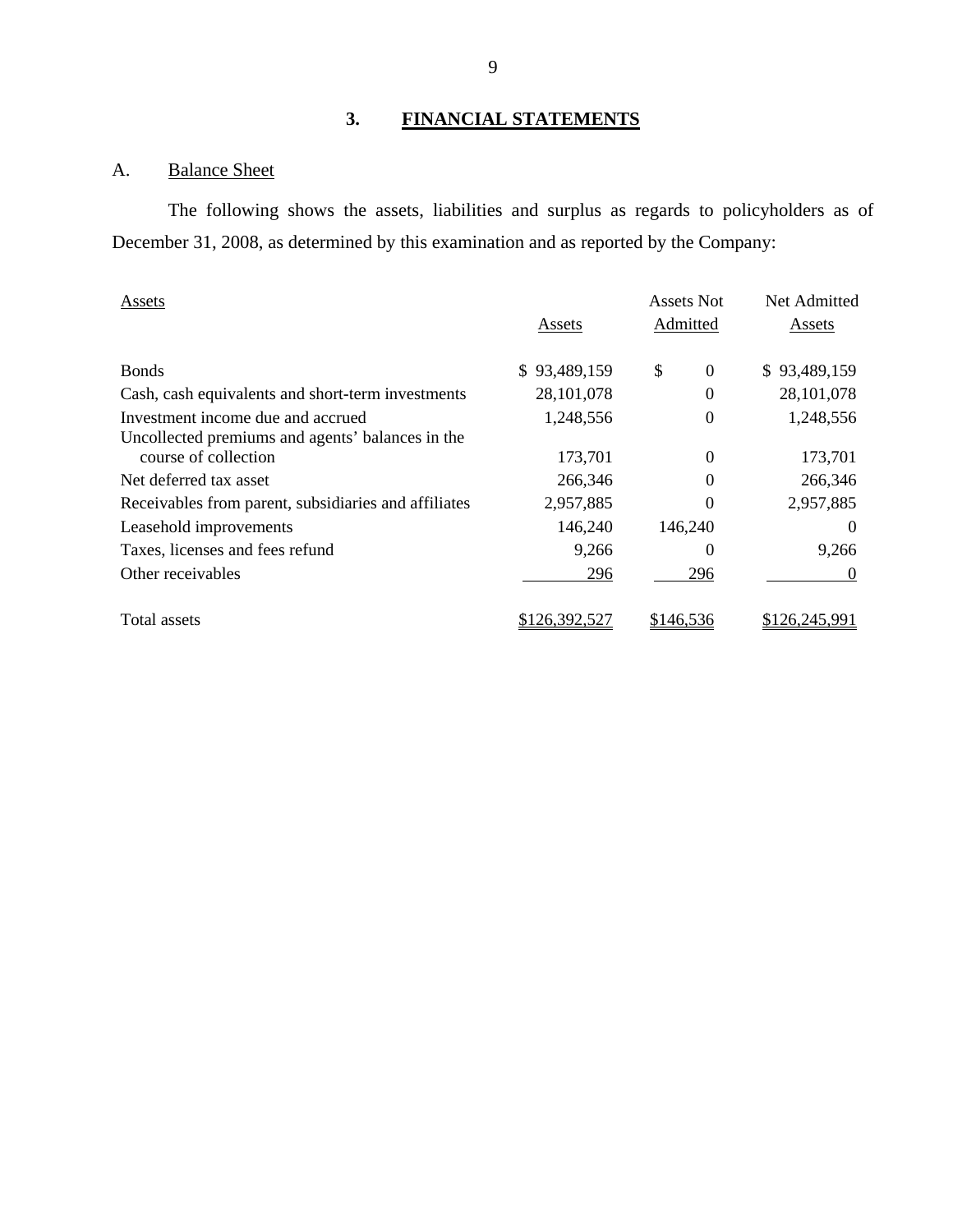Liabilities, Surplus and Other Funds

| Liabilities                                                    |              |   |               |
|----------------------------------------------------------------|--------------|---|---------------|
| Losses                                                         |              | S | $\Omega$      |
| Current federal and foreign income taxes                       |              |   | 1,445,681     |
| Ceded reinsurance premiums payable (net of ceding commissions) |              |   | 42,783        |
| <b>Total liabilities</b>                                       |              |   | 1,488,464     |
| Surplus and Other Funds                                        |              |   |               |
| Common capital stock                                           | \$17,460,000 |   |               |
| Gross paid in and contributed surplus                          | 57,540,000   |   |               |
| Unassigned funds (surplus)                                     | 49,757,527   |   |               |
| Surplus as regards policyholders                               |              |   | 124,757,527   |
| Totals liabilities, surplus and other funds                    |              |   | \$126,245,991 |

NOTE: The Internal Revenue Service has completed its audits of the Company's consolidated Federal Income Tax returns through tax year 2005. Audits covering tax years 2005 through 2008 are currently under examination. Because MBIA has filed for a refund claim for its capital losses in 2008 through a carry-back claim for tax years 2005, 2006 and 2007, tax year 2005 was re-opened. The examiner is unaware of any potential exposure of the Company to any tax assessment and no liability has been established herein relative to such contingency.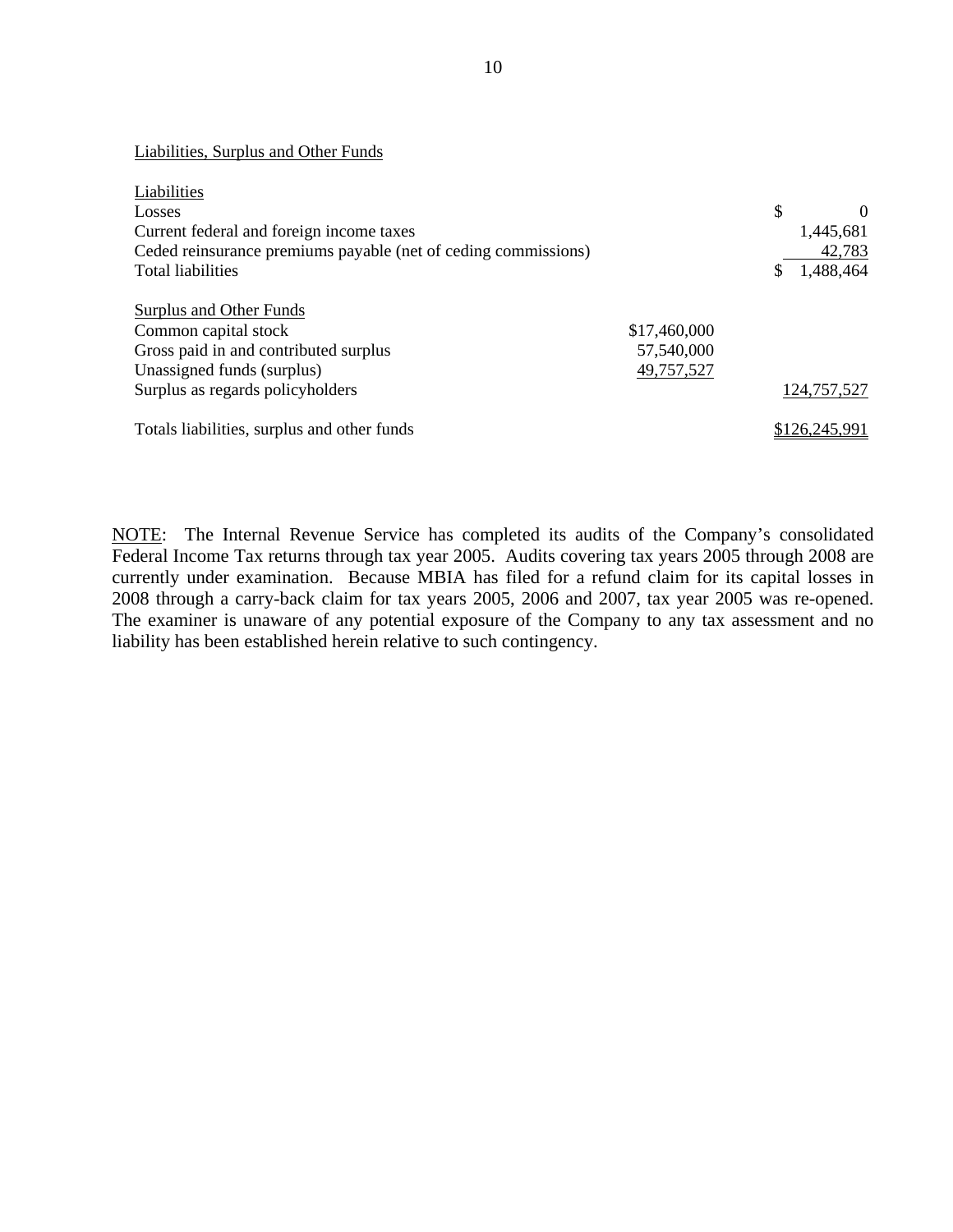# B. Underwriting and Investment Exhibit

Surplus as regards policyholders increased \$19,436,235 during the five year examination period January 1, 2004 through December 31, 2008, detailed as follows:

| Premiums earned                                                                                             |                                   | \$<br>$\mathbf{0}$ |
|-------------------------------------------------------------------------------------------------------------|-----------------------------------|--------------------|
| Deductions:<br>Losses incurred<br>Loss adjustment expenses incurred<br>Other underwriting expenses incurred | \$<br>$\theta$<br>0<br>39,243,734 |                    |
| Total underwriting deductions                                                                               |                                   | 39,243,734         |
| Net underwriting gain or (loss)                                                                             |                                   | \$(39,243,734)     |
| <b>Investment Income</b>                                                                                    |                                   |                    |
| Net investment income earned<br>Net realized capital gain                                                   | \$23,197,975<br>2,617,761         |                    |
| Net investment gain or (loss)                                                                               |                                   | 25,815,736         |
| Other Income                                                                                                |                                   |                    |
| Aggregate write-ins for miscellaneous loss                                                                  | \$<br>(442, 374)                  |                    |
| Total other income                                                                                          |                                   | (442, 374)         |
| Net income before federal and foreign income taxes                                                          |                                   | \$(13,870,372)     |
| Federal and foreign income taxes incurred                                                                   |                                   | 994,891            |
| Net loss                                                                                                    |                                   | \$(14,865,263)     |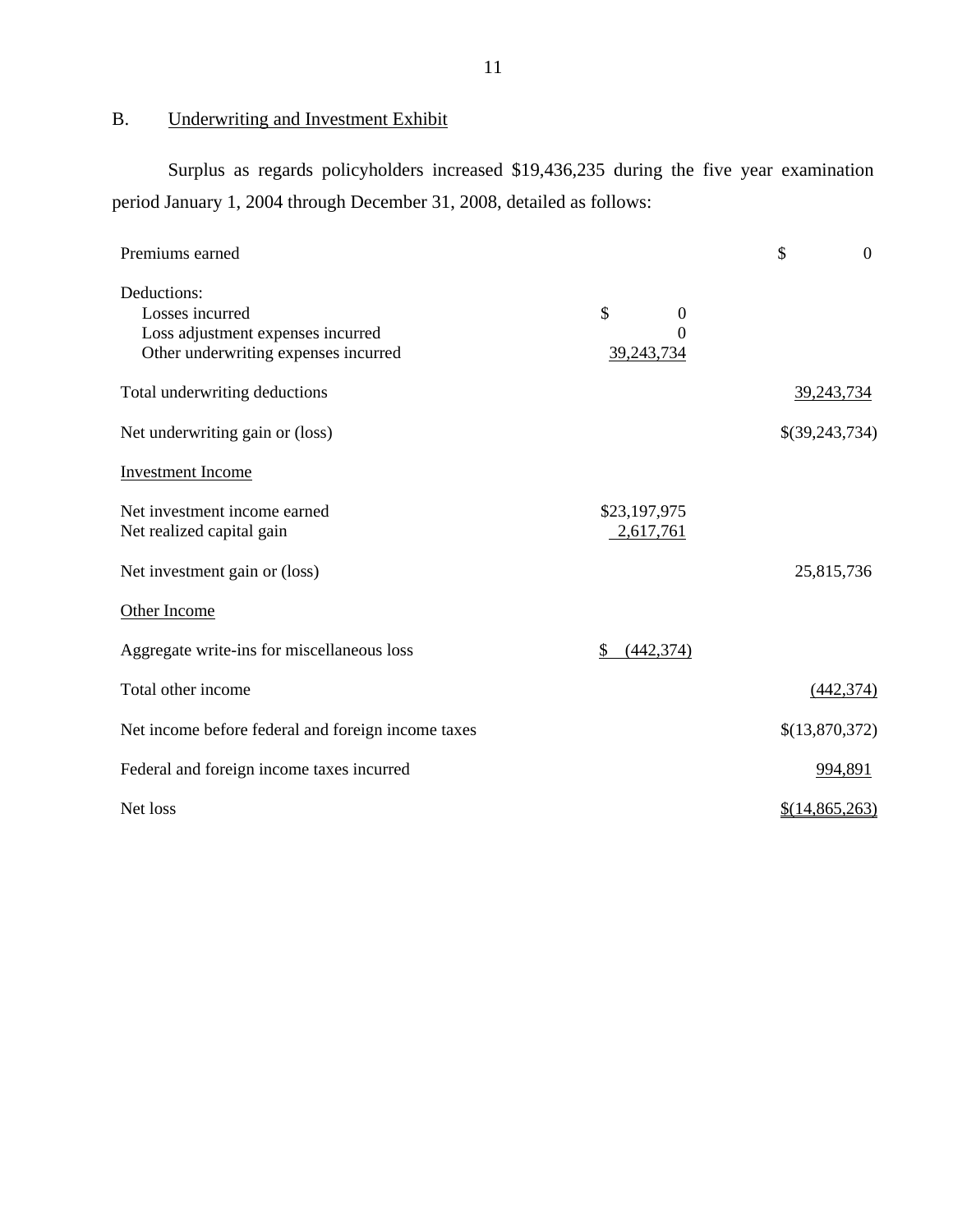#### C. Capital and Surplus Account

| Surplus as regards policyholders per report on<br>examination as of December 31, 2003 | Gains in<br><b>Surplus</b> | Losses in<br><b>Surplus</b> | \$105,321,292 |
|---------------------------------------------------------------------------------------|----------------------------|-----------------------------|---------------|
| Net loss                                                                              |                            | \$14,865,263                |               |
| Change in net unrealized foreign exchange capital<br>gain (loss)                      |                            | 65,327                      |               |
| Change in net deferred income tax                                                     | \$<br>247,226              |                             |               |
| Change in non-admitted assets                                                         | 766,336                    |                             |               |
| Dividends to stockholders                                                             |                            | 3,000,000                   |               |
| Cumulative effect of prior year accounting change                                     | 3,019,120                  |                             |               |
| Correction of an expense allocation adjustment                                        | 33, 334, 143               |                             |               |
| Total gains and losses                                                                | \$37,366,825               | \$17,930,590                |               |
| Net increase (decrease) in surplus                                                    |                            |                             | 19,436,235    |
| Surplus as regards policyholders per report on<br>examination as of December 31, 2008 |                            |                             | \$124,757,527 |
|                                                                                       |                            |                             |               |

### **4. LOSSES AND LOSS ADJUSTMENT EXPENSES**

The examination liability for the captioned items of \$0 is the same as the amount reported by the Company as of December 31, 2008. Effective April 1998, the Company and MBIA entered into a reinsurance agreement under which MBIA Insurance Corporation agreed to reinsure 100% of the Company's net unearned premium, loss reserves and related contingency reserves.

## **5. SUMMARY OF COMMENTS AND RECOMMENDATIONS**

There are no comments or recommendations in this report on examination.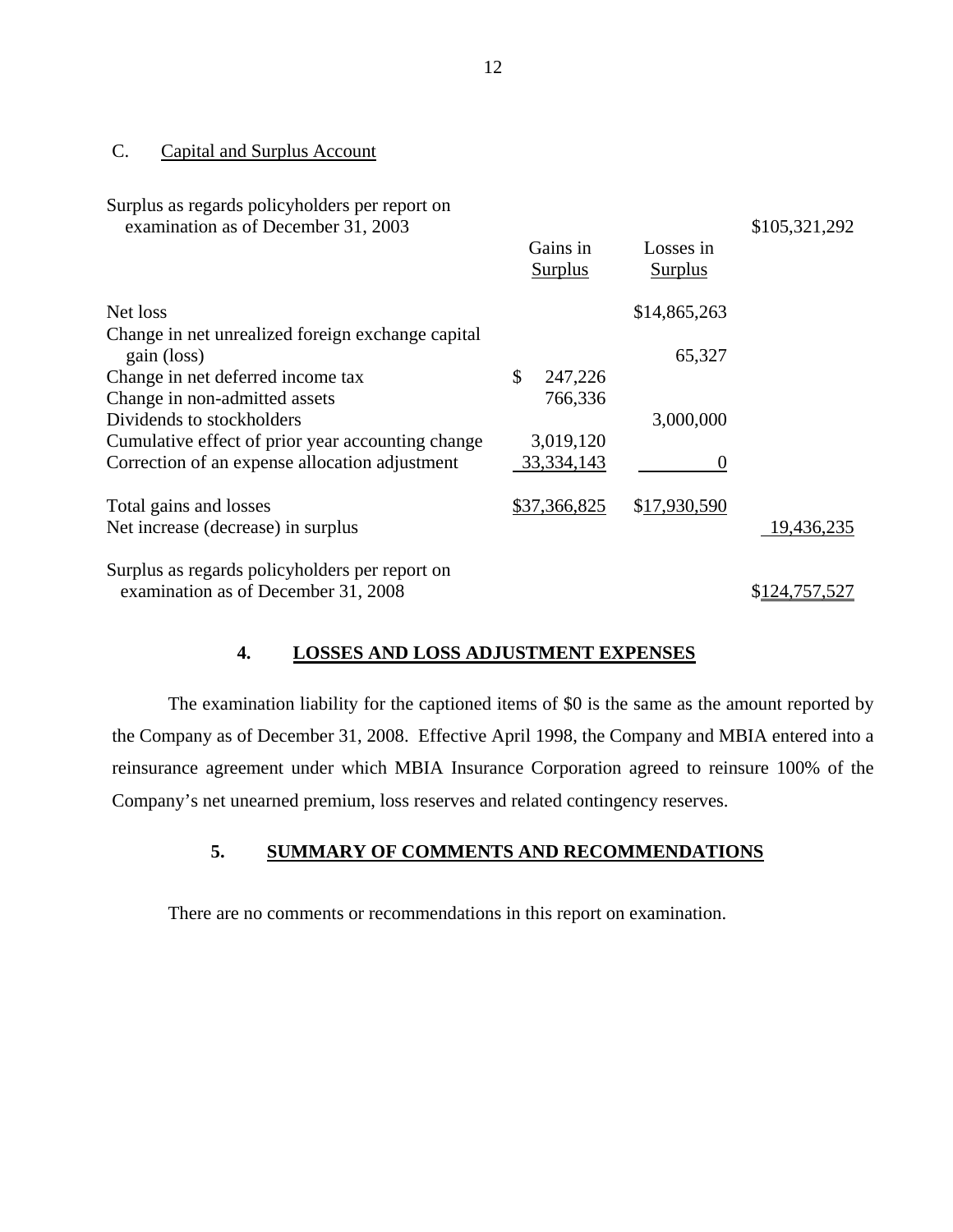Respectfully submitted,

 $\frac{1}{s}$ 

 Glenda Gallardo, CFE Associate Insurance Examiner

STATE OF NEW YORK )  $)$ SS:  $\mathcal{L}$ COUNTY OF NEW YORK )

GLENDA GALLARDO, being duly sworn, deposes and says that the foregoing report, subscribed by her, is true to the best of her knowledge and belief.

/s/

Glenda Gallardo

Subscribed and sworn to before me

this  $\qquad \qquad$  day of  $\qquad \qquad$  , 2010.